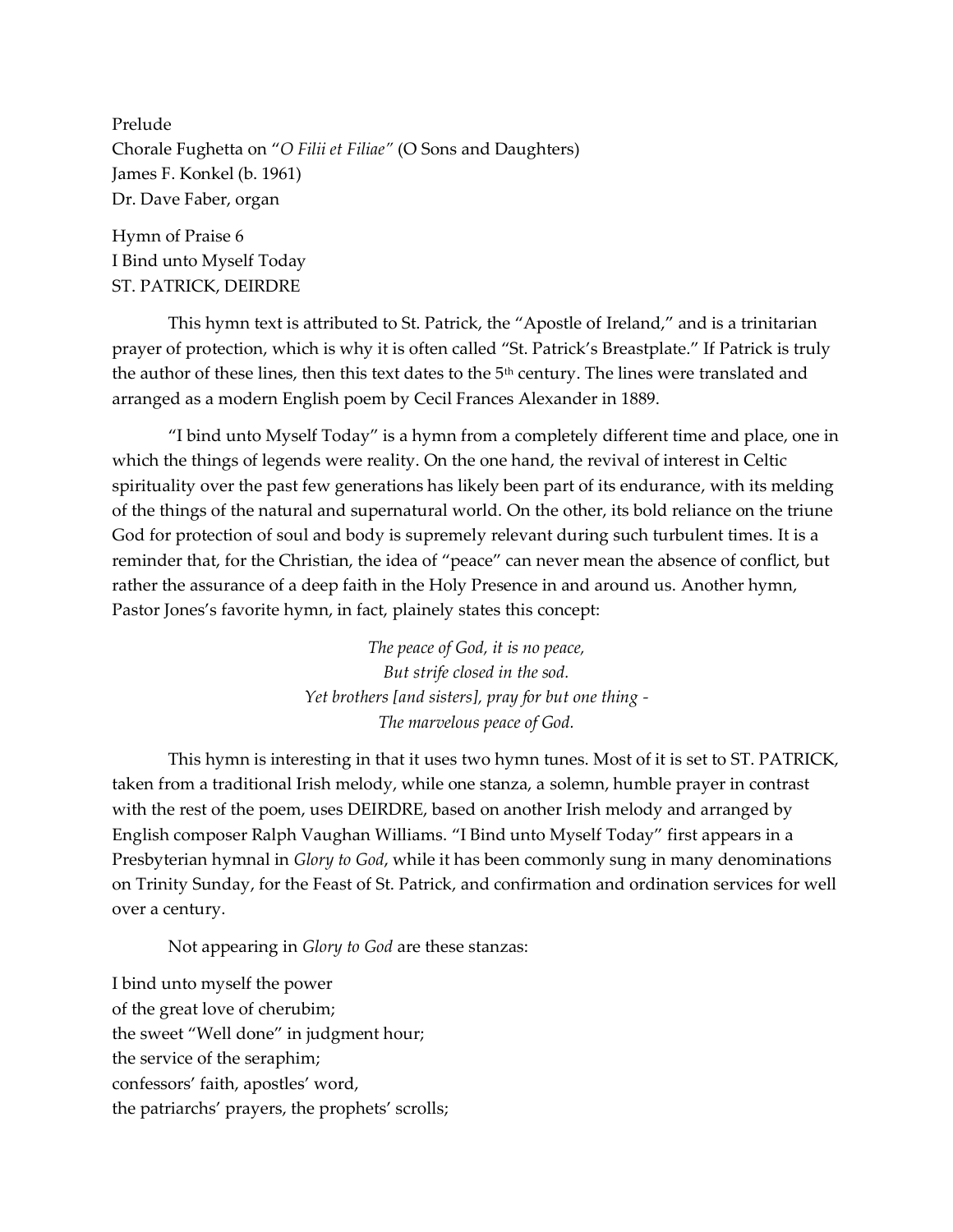all good deeds done unto the Lord, and purity of virgin's souls.

Against the demon snares of sin, the vice that gives temptation force, the natural lusts that war within, the hostile foes that mar my course; Or few or many, far or nigh, in ev'ry place and in all hours, against their fierce hostility, I bind to me those holy pow'rs.

Against all Satan's spells and wiles, Against false words of heresy, Against the knowledge that defiles, Against the heart's idolatry, Against the wizard's evil craft, Against the death wound and the burning, The choking wave, the poisoned shaft, Protect me, Christ, till Thy returning.

Response of Praise 581 Glory Be to the Father GLORIA PATRI

Hymn of Preparation 1 Holy, Holy, Holy! Lord God Almighty NICAEA

The beloved and familiar congregational hymn "Holy, Holy, Holy!" was written specifically for Trinity Sunday by Reginald Heber (1783-1826), an Anglican bishop, poet, and a clergyman with an evangelistic fervor. Born into a privileged childhood, Heber made his way from an appointment at a rural England parish, where his father had served before him, to India, where he was consecrated as Bishop of Calcutta. Heber had gained some attention for his poetry while a student at Oxford University, where he won the coveted Newdigate Prize for his poem, "Palestine." As a clergyman, he knew of the hymns being sung in Methodist and evangelical circles written by hymn-writers such as Charles Wesley (1707-1788), and he sought to write beautiful and theologically rich poetry for use in the Anglican churches. Heber appealed to the church hierarchy for permission to publish a compilation, but his proposal was rejected. After three years as Bishop of Calcutta, Heber died suddenly, and after his death, his widow was able to get his volume published. Other Heber hymns still in common use include "Brightest and best of the sons of the morning" (*The Hymnbook* [1955] no. 175) and Ride on! ride on in majesty!" (*Glory to God* no. 198).

The text is based on the biblical account of the heavenly liturgy in Isaiah 6:3, quoted again in Revelation 4:8: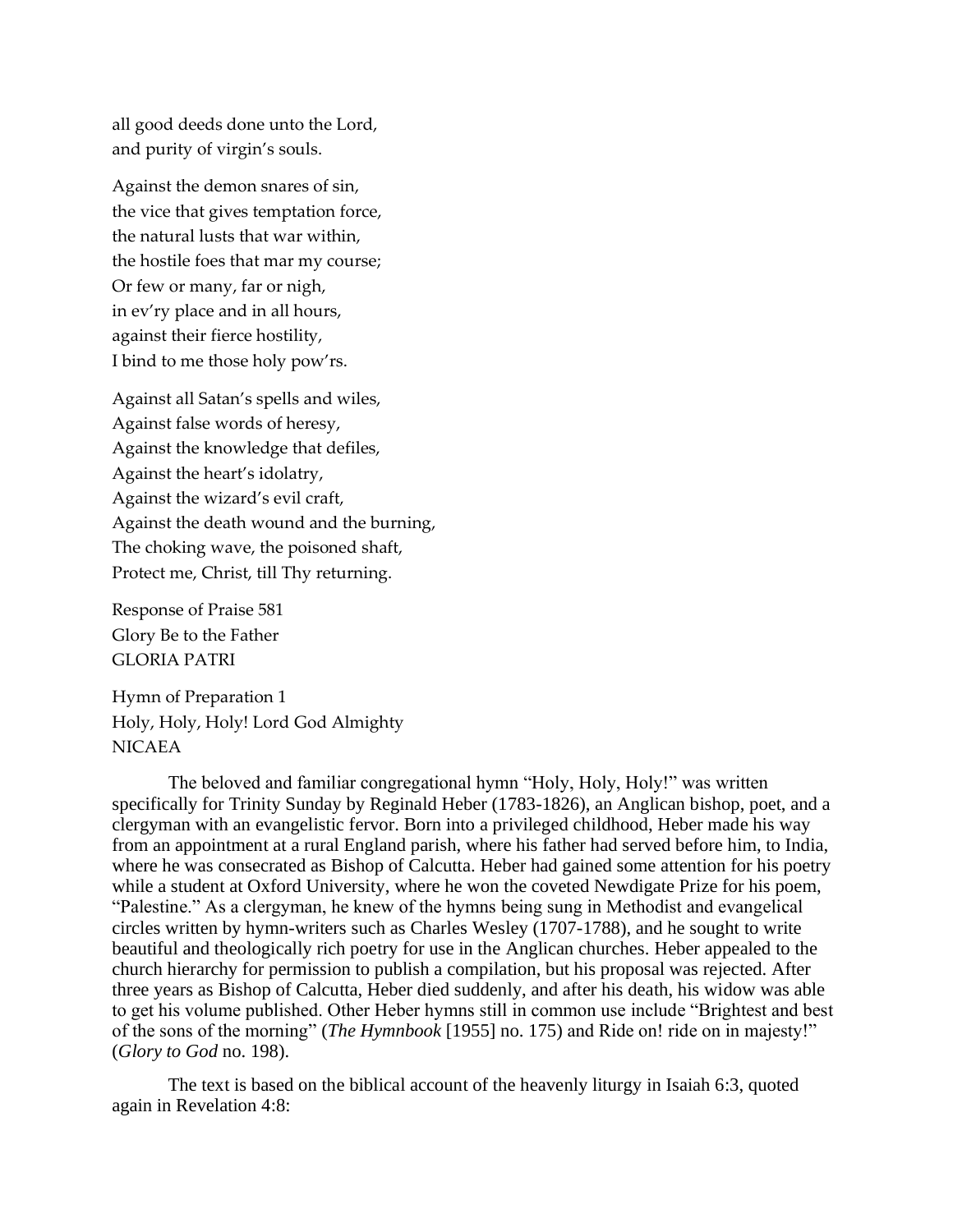"And the four beasts had each of them six wings about him; and they were full of eyes within: and they rest not day and night, saying, Holy, holy, holy, LORD God Almighty, which was, and is, and is to come."

The beasts refer to the angels that continually sing around the throne of God, and they are mentioned in stanza two of the hymn text as the "cherubim and seraphim" falling down before God. The "holy" acclamation also hearkens to the opening line of the *Sanctus* from the Mass, which you will recognize from our Communion liturgy: "Holy, holy, holy Lord, God of power and might."

The hymn combines biblical imagery to shed some light on this profound mystery. The repetitions of "Holy! Holy! Holy!" are artistically blended with variations in each stanza. According to hymnologist J.R. Watson, "The result is a powerful combination of images which explore the sublime mystery of the Holy Trinity, combining it with the aspirations of human worship. Thus although sin prevents us from seeing the glory of God, and his perfection, the congregation on earth ('early in the morning') can unite with the saints and with the cherubim and seraphim.

Heber's poetry brilliantly undergirds the trinitarian emphasis of his text in numerous ways. First and most obviously, the opening trifold acclamation of 'Holy! Holy! Holy!' is repeated six times in the four-stanza hymn. The saints join the cherubim and seraphim in falling down before the throne of the triune God, who "wert, and art, and evermore shall be." Stanza three declares that God is perfect in power, love, and purity. Finally, stanza four calls the works of the Lord to praise him in "earth and sky and sea."

The tune was called NICAEA after the Council of Nicaea, which clarified the early church's doctrine on trinitarian theology and delivered to the church the Nicene Creed that is still recited today. NICAEA was composed by John Bacchus Dykes especially for Heber's text. The tune further reinforces the strong trinitarian structure of the hymn with major triads in the melody. The momentary departure to the dominant key in measure 8 seemingly propels the stately text, not allowing it to be bogged down by the consecutive 12-syllable lines. The minor vi chord underlying the beginning of the fourth line gives a penultimate feel, leading to the strong resolution on the tonic note.

Communion Music O Sons and Daughters Alfred V. Fedak (b. 1953) Dave Faber, organ

**Offertory** Gene Coburn, piano

Doxology 609 Praise God, from Whom All Blessings Flow LASST UNS ERFREUEN

Hymn of Commitment 4 Holy God, We Praise Thy Name GROSSER GOTT, WIR LOBEN DICH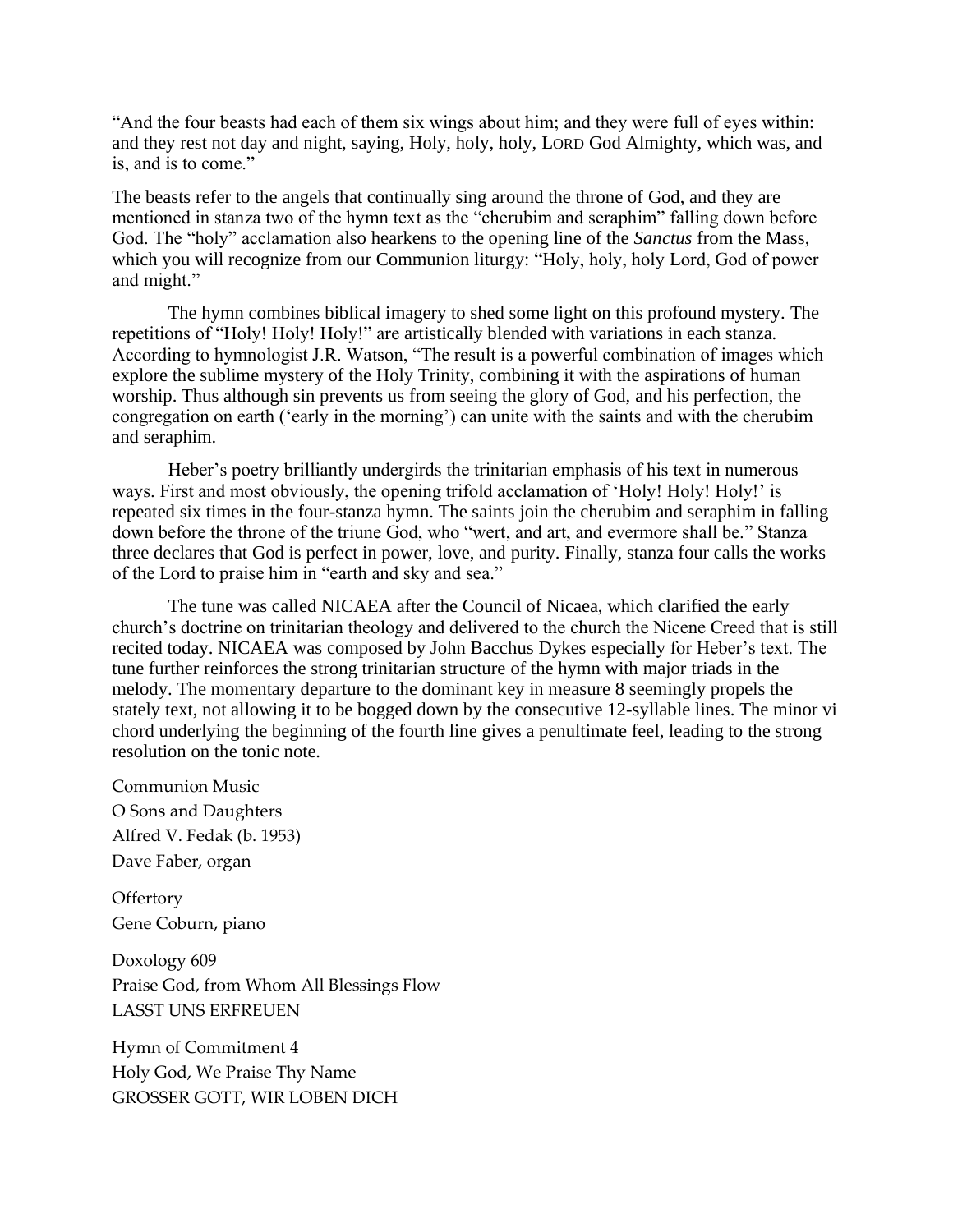One of the most widely-sung Christian hymns, "Holy God, We Praise Thy Name" is an 18<sup>th</sup>-century German paraphrase of the 4<sup>th</sup>-century Latin hymn, *Te Deum*.

> *We praise thee, O God we acknowledge thee to be the Lord. All the earth doth worship thee the Father everlasting. To thee all Angels cry aloud the Heavens, and all the Powers therein. To thee Cherubim and Seraphim continually do cry. Holy, Holy, Holy Lord God of Sabaoth; Heaven and earth are full of the Majesty of thy glory. The glorious company of the Apostles praise thee. The goodly fellowship of the Prophets praise thee. The noble army of Martyrs praise thee. The holy Church throughout all the world doth acknowledge thee; The Father of an infinity Majesty; Thine honorable, true and only Son; Also the Holy Ghost the Comforter. Thou art the King of Glory O Christ. Thou art the everlasting Son of the Father. When thou tookest upon thee to deliver man thou didst not abhor the Virgin's womb. When thou hadst overcome the sharpness of death thou didst open the Kingdom of Heaven to all believers. Thou sittest at the right hand of God in the glory of the Father. We believe that thou shalf come to be our Judge. We therefore pray thee, help thy servants whom thou has redeemed with thy precious blood. Make them to be numbered with thy Saints in glory everlasting.*

"Holy God, We Praise Thy Name" has been adopted by most Protestant traditions, and is one of the most revered English hymn texts for Roman Catholics, as well. WCPC member Lue Penton, herself raised Catholic, shared with me that this was one of the few hymns she immediately recognized from her childhood after becoming Protestant.

This hymn is broad enough in scope for general use throughout the liturgical year, but the concluding stanza makes it my favorite choice for the hymn of commitment on Trinity Sunday.

> Holy Father, Holy Son, Holy Spirit: three we name thee, While in essence only one; undivided God we claim thee, And adoring, bend the knee While we own the mystery.

Trinity Sunday is colloquially known among clergy and theologians as "Heresy Sunday." The reasoning behind this is probably two-fold. Firstly, no one can adequately explain